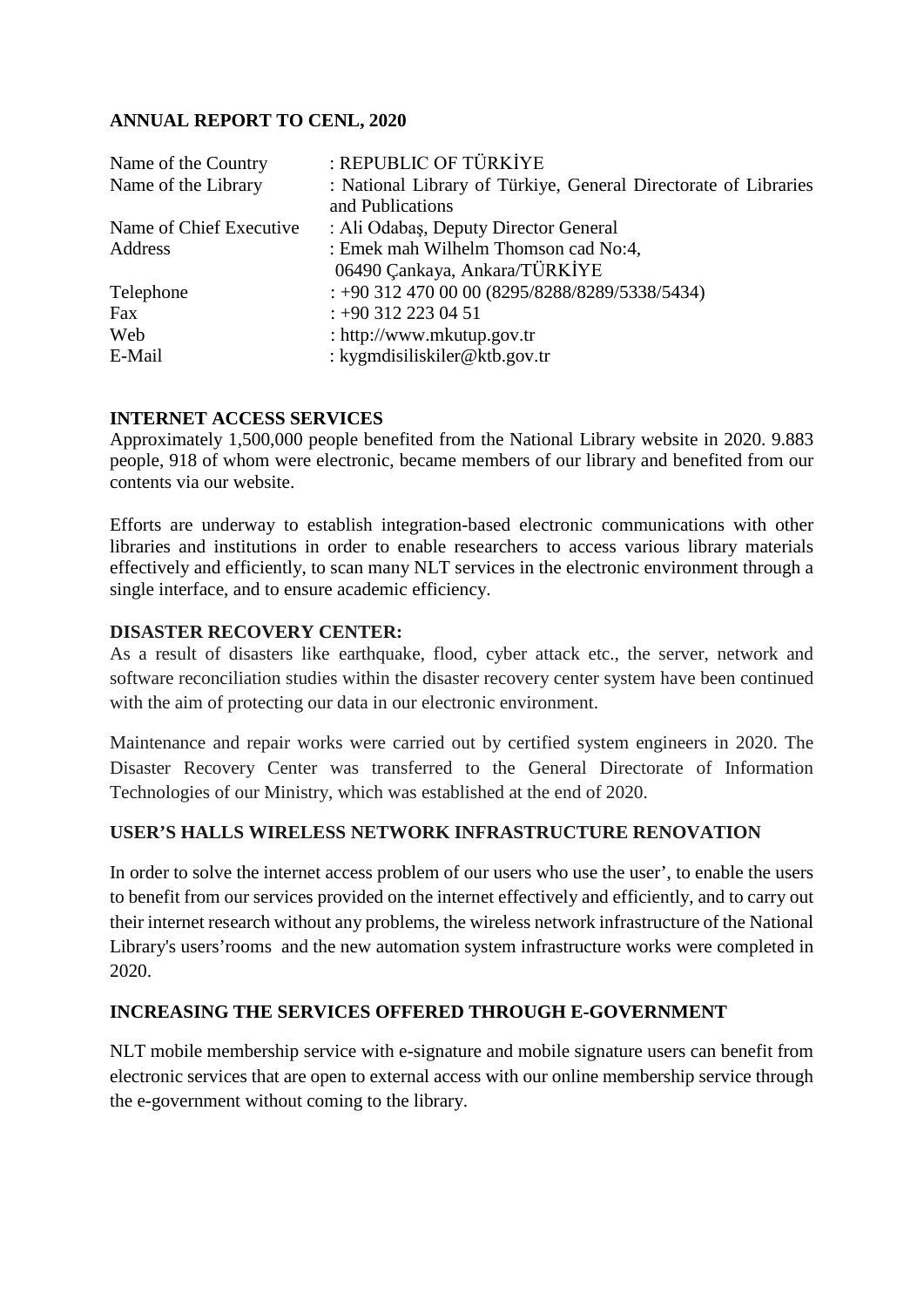The service of sending photocopy requests of researchers outside of Ankara by cargo or mail, the delivery of audiobooks to our visually impaired members by post, and the delivery of audiobooks to our visually impaired users continued in 2020 in line with user demands.

With the Book Reservation Service, our users can make reservations for the books they want before they come to the library, and can benefit from the relevant books without wasting time when they come to the library.

## **KÂŞİF LIBRARY AUTOMATION SYSTEM:**

In 2020 the "book reservation module" was also active in the KÂŞİF Library automation system, where our users can fulfill material requests from the system without having to come to the library and eliminate the receipt form. In addition, Kâşif Library Automation System has completed the integration process with the following library software. Active data communication continues with these software.

- Digital Information Management System
- Digital Library System
- EYDES
- Turkey Bibliography System
- Articles Bibliography System
- Material Borrowing Turnstile Inquiry
- E-government services

### **ELECTRONIC PUBLICATIONS DEPOSITORY SYSTEM**

With the Electronic Publications Depository System (EYDES) software, it is aimed to configure a system with adequate protection measures to prevent infringements. In this context, the software for EYDES depository software has been ready to use and throughout 2020, the process of entering the compilation materials into the system in electronic environment continued.

#### **USER'S HALLS TURNSTILE SYSTEM**

In 2020, the turnstile system of the NLT was updated according to the pandemic conditions, and continued to serve uninterruptedly.

### **DIGITAL LIBRARY SYSTEM**

With the Digital Library module, Manuscripts, Periodicals and Fine Arts (non-book materials) systems have been brought into a single module, enabling access to their contents from a single search bar within Library Automation. It has been put into service free of charge and by uploading the right to download a thousand poses to the membership accounts of the users every year. In addition, the integration of the Digital Information Management System, which is used to create the numerical data (pose) of the printed materials, with the Digital Library System in the Digitization process processes has been completed. In this way, each digital data obtained in the Digital Information Management System is preferably transferred to the Digital Library System and made ready for user service.

In order to provide ease of research for our users who could not come to our library due to pandemic conditions in 2020, the right to download content from 1,000 poses via the Digital Library has been increased to 5,000 poses.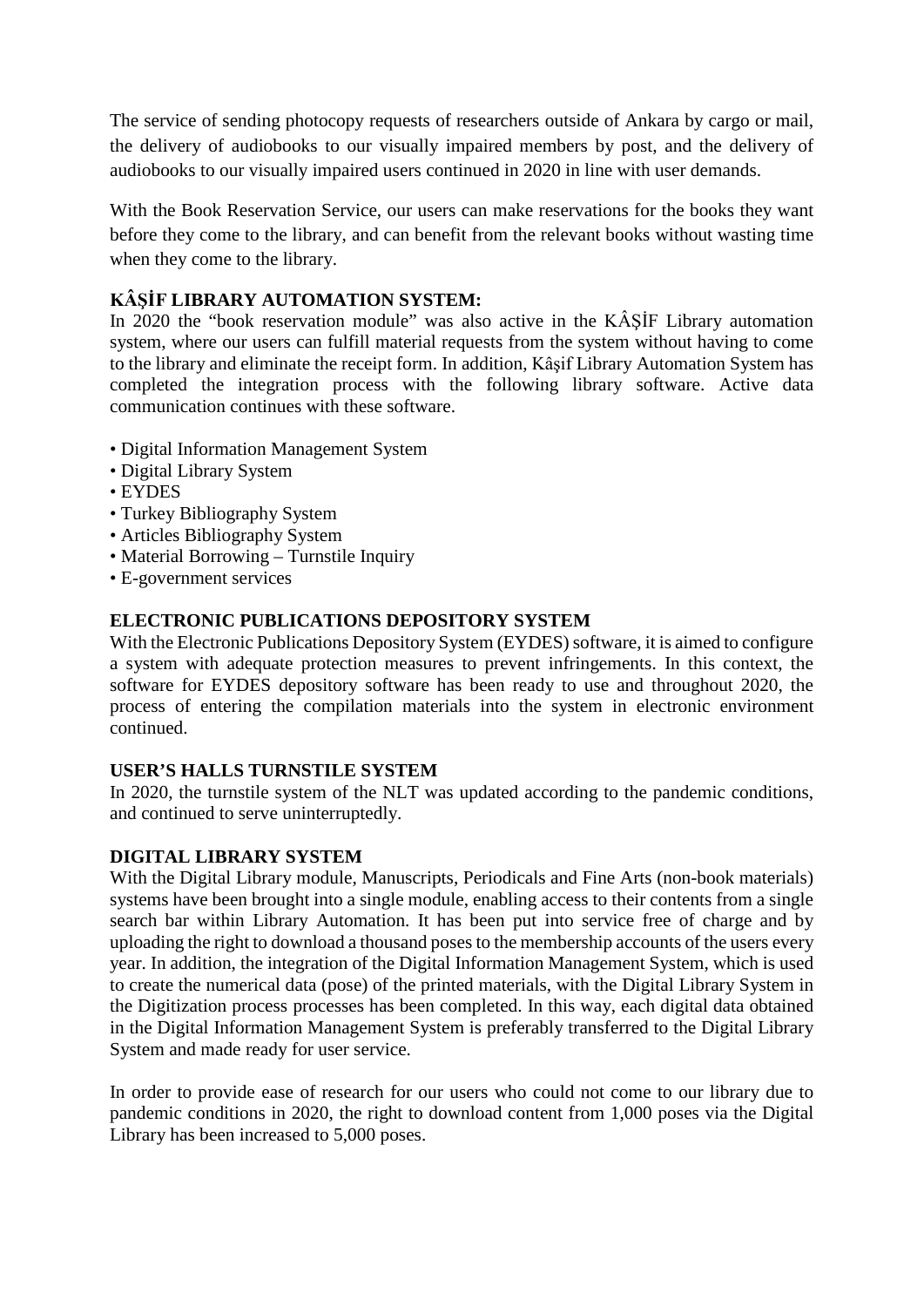## **TÜRKİYE BIBLIOGRAPHY SYSTEM**

A web application where the Türkiye Bibliography can be searched online continued to be offered to users.

### **REMOTE ACCESS TO ELECTRONIC DATABASES**

The NLT provides easy access services from outside the borders of the library for those who are allowed remote access in accordance with the license agreement of electronic databases that it subscribes to or purchases. As part of this service, our users who are members of the NLT can easily use electronic databases related to their user name and password information through web browsers.

## **ELECTRONICS RESEARCH CENTER**

In 2020, 12 modern kiosks were procured and offered to our users. It is possible to conduct research on computers and the internet, library automation system, bibliographies, electronic resources and digital library contents.

# **NATIONAL LIBRARY OF TÜRKİYE ADDITIONAL STORE CONSTRUCTION PROJECT:**

Considering that the existing stores of the NLT will be insufficient to store the ever-increasing number of materials, the construction of an additional store was deemed necessary.

The construction of additional store started on 16.11.2015. Additional store construction area is planned to be composed of 27 store rooms, a parking area and a 3-storey building on 8.282 m2. This additional building has a gross area of 25.075 m2. The stores, with a net area of 13.332 m2, are planned to be composed of 27 units and a parking area with a total capacity of 233 vehicles +12 disabled vehicles. More than 98% of the construction has been completed and its provisional acceptance is planned for the beginning of 2021.

## **PUBLISHED PROCUREMENT PROJECT:**

The NLT also strengthens its collections in various ways in order to meet the needs of society and contribute to social development in this way. Materials that are not available through compilation, donation or exchange are provided through purchasing and memberships. Within the scope of this project, in order to develop our collection, in 2020, 757 glass negatives, 6 albums, 34 old lettered Turkish books, 140 Ottoman letters, 70 rare postcards, 6 rare maps, and 105 foreign language books were purchased, which were evaluated by the relevant Material Selection and Evaluation Commissions. In addition, 14 electronic database subscriptions were renewed. 15 foreign journals from abroad were also subscribed.

## **ACQUISITION WORKS (MATERIAL PROVISION**):

In 2020, 1,525 books and 1,913 non-book materials were donated and added to the collection. 1,307 books and 1,614 non-book materials were added to the collection through purchase. 41,176 books and 1,103 non-book materials were added to the collection through compilation. In addition, a reserve store record was created by making transactions in 1200 books.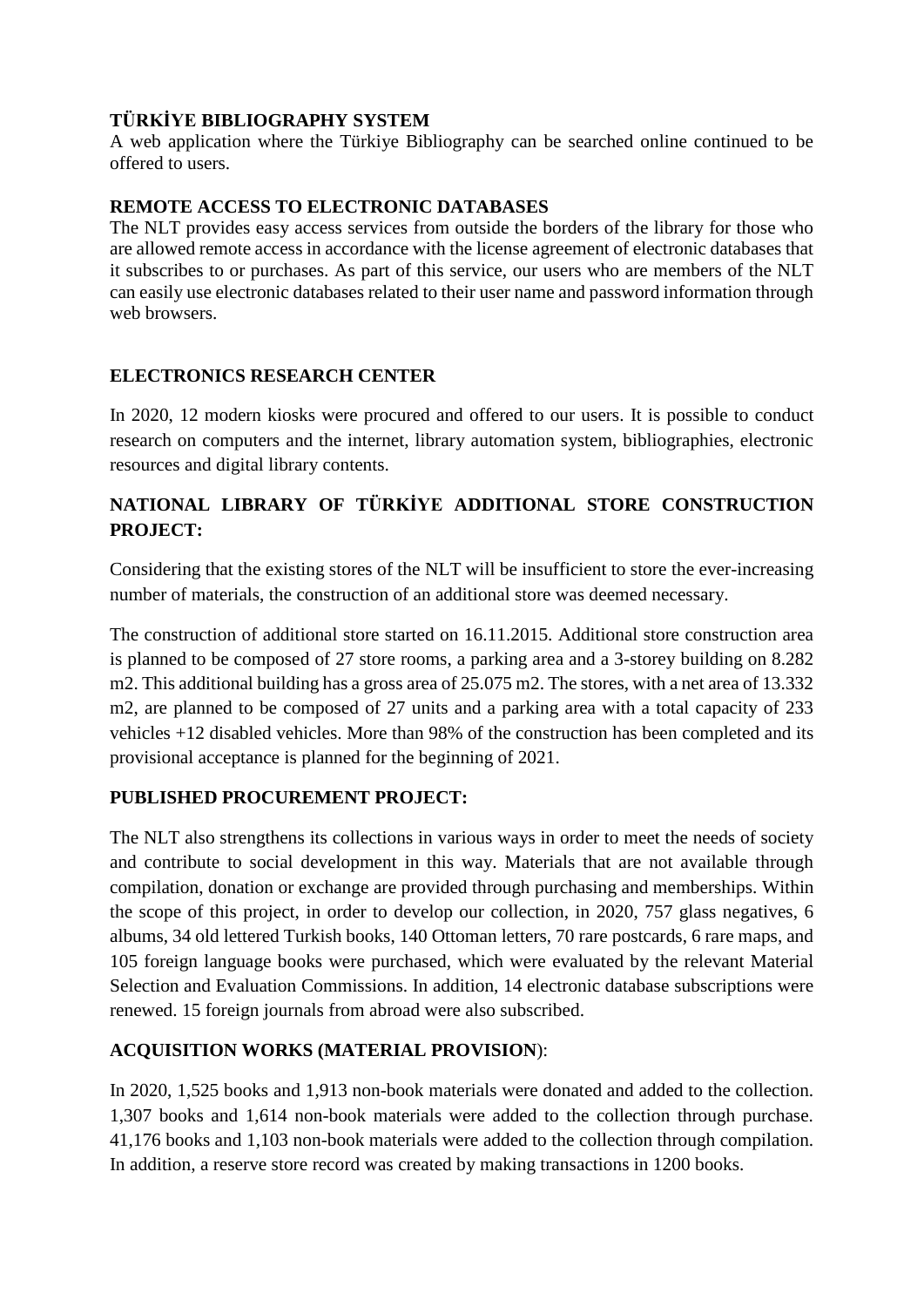In 2020, 400 publishers joined the EYDES system and 4839 electronic publications were installed in the system.

## **BIBLIOGRAPHY PREPARATION WORKS**

In 2020, 10,143 articles from 727 journals were scanned and 10,010 articles from 868 journals were edited and interactively available on the website [http://bibliyografyalar.mkutup.gov.tr/.](http://bibliyografyalar.mkutup.gov.tr/)

The work on the preparation of the "Necip Fazıl Kısakürek Bibliography", which started in the last quarter of 2019, continued in 2020 as well, and 2,883 typesetting articles and 733 book entries were made.

## **COLLECTION CONSERVATION WORK**

Within the scope of restoration works of rare printed works and non-book materials in the National Library Collection; In 2020, 9,078 rare works leaves were restored and 940 rare works were protected and repaired. Within the scope of the binding processes of the periodicals coming to the NLT through compilation and purchase, 4.828 volumes of periodicals were added to the collection.

# **DIGITAL COLLECTION SERVICES**

In 2020, 5,426,476 poses were digitized, and 5,240,000 poses of periodicals (newspapers, magazines) and 40,821 non-book materials were digitized from the materials in the NLT. A total of 145.655 digital poses of different types of materials were digitized with the demands of the Ministry of Culture and Tourism Units and our General Directorate.

## **DIGITAL COLLECTION SERVICES PİRİ REİS USER'S HALL**

Digital Research Hall (Piri Reis), which has a seating capacity of 16 people, is possible to conduct researches on digital content with 16 laptop computers. It is equipped with 2 printers, 6 hall-type air conditioners, electrical outlets on the table and a wired network.

In addition, 26.362 pieces of divan, court records, periodicals and manuscript microfilms and digital images of digital publications are easy to access for users in the Digital Hall.

In 2020, the number of users coming to this Digital Library was 178, and the number of digital poses given to the users was 185.085.

## **BOOK COLLECTION SERVICES:**

As of 1January 2021 in the book stores of our library, there were 1.473.832 books in Turkish and foreign languages.

In 2020, 71.205 materials were acquired. In addition, 6453 researchers were provided consultancy service by face to face, telephone and e-mail, and 27.290 materials were provided to researchers.

Photocopies of 751 requested books were sent to researchers away from Ankara via e-mail.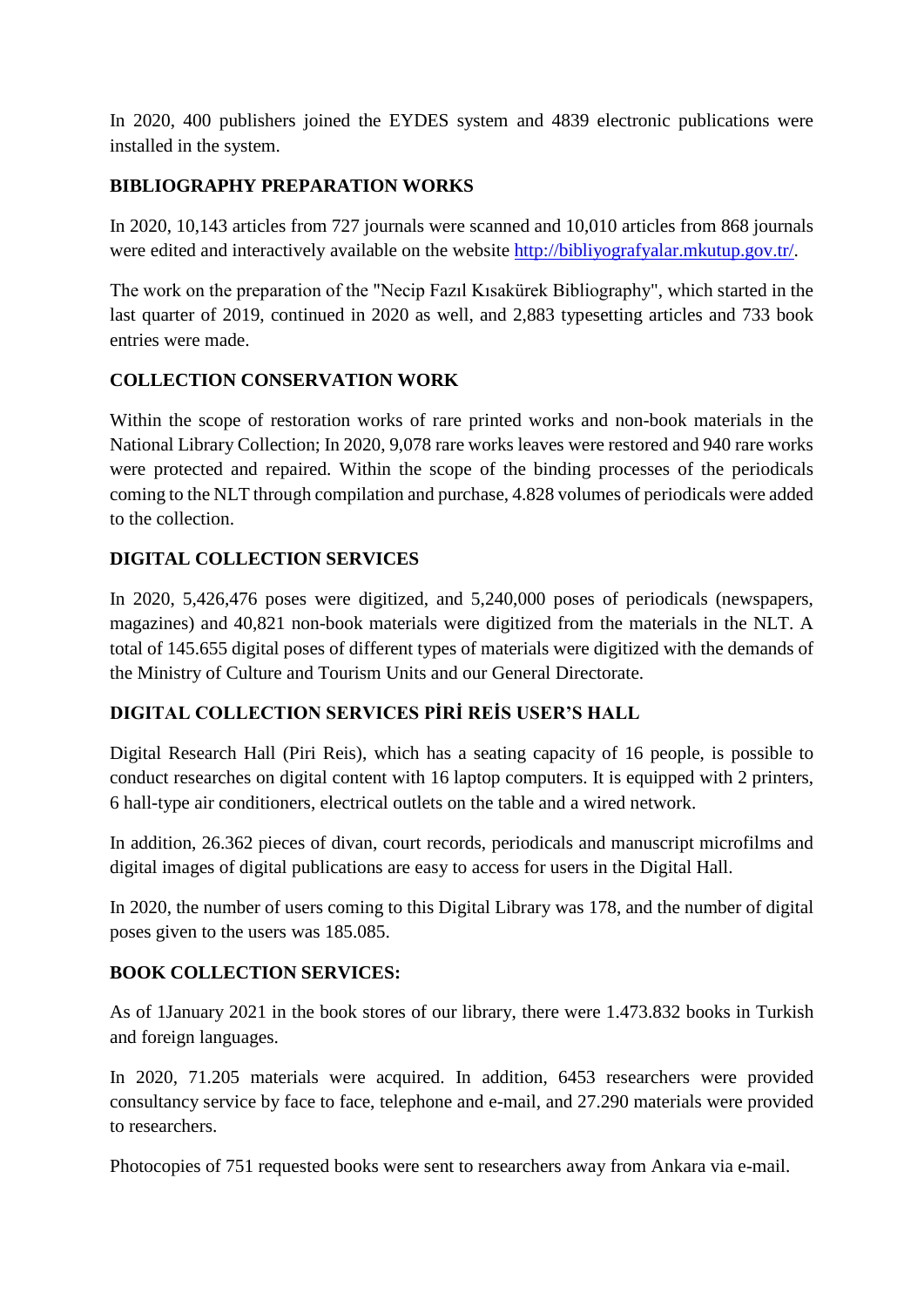### **MANUSCRIPTS AND RARE WORKS:**

The digital images of the manuscripts, which were transferred to the Ankara Regional Directorate of the Turkish Manuscripts Institution in 2019, are in our collection and are available to researchers on the http://digital-library.mkutup.gov.tr website.

In 2020, 713 researchers were given consultation services via face-to-face, telephone and email. In accordance with requests from public institutions and organizations, digital copies of the works were also provided. The tags of 4000 Arabic, Persian and Ottoman works that came to the library through purchase and donation were completed.

### **PRESS AND PUBLIC RELATIONS**

1,733 applications, complaints or information requests made through the Presidential Communication Center (CIMER) were concluded.

217 suggestions, requests and complaints received by the General Directorate of Libraries and Publications (including the NLT) via the Ministry of Culture and Tourism Communication Center (Alo 176) application were answered.

As of 2020, 73 foreign national researchers who applied to the National Library to conduct research were granted research permission.

## **INTERNATIONAL ACTIVITIES:**

Our administration participates in the Annual General Assembly Meetings of international organizations such as the International Federation of Library Associations and Institutions (IFLA), Conference of Directors of National Libraries (CDNL), the Conference of European National Librarians (CENL), Economic Cooperation Organization (ECO).

The online meeting of the ECO Culture Institute, Iran National Library and Archives Institution with the Heads of National Libraries of ECO countries was postponed to a later date.

Our General Directorate sent books introducing the history, culture and literature of our country, upon the knowledge that they are trying to reorganize the Mosul University Library, which was visited by our Mosul Consulate General, and that they need Turkish, English and Arabic books to be used in their libraries in this context.

Our General Directorate of Libraries and Publications on behalf of our Ministry participated the international online congress on "Reading Nations in the Age of Digital and Global Change" held by the Kazakhstan National Academic Library on November 18, 2020, by, with the title of An Ecosystem Approach on the Relations between Libraries and Publishing Industry in Terms of Virtual Readership.

The Deputy Chief of Mission from the Singapore Embassy, Jacob Chew, and the Second Secretary, Ashraf Yoonus, paid a courtesy visit to our General Directorate on 13 November 2020. 150 books on Singaporean culture, history, traditions and customs were donated by the Embassy to the National Library collection to be put at the disposal of researchers.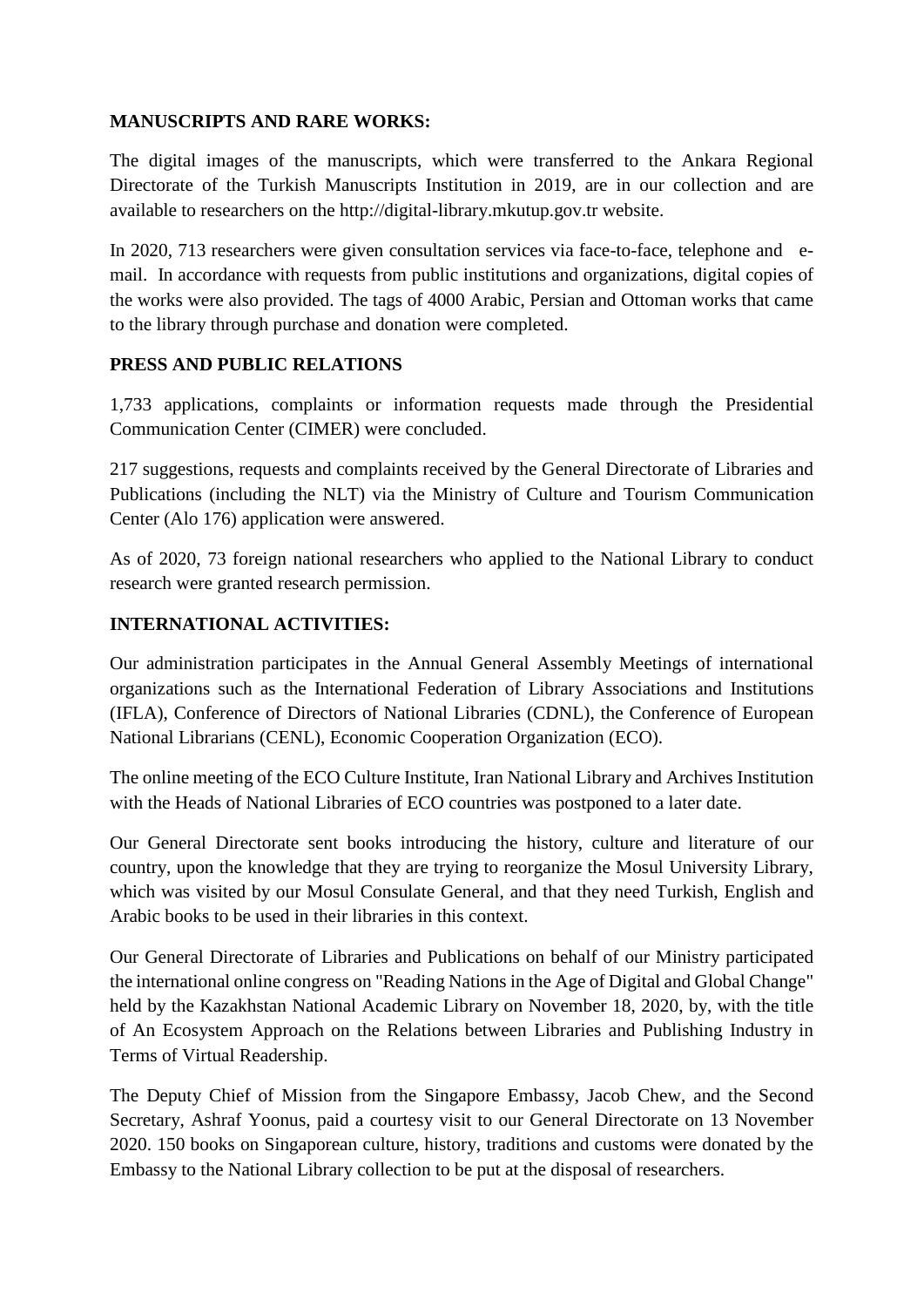Books in English and Arabic, describing the Republican period, were sent by our Embassy in Doha to be exhibited in the Qatar National Library as part of the 29 October Republic Day activities and later donated to the aforementioned library. The 2020 Annual General Meeting of the Conference of European National Librarians (CENL), which our Ministry is also a member of and which is held regularly every year, was held on 19 October 2020 via the Online via Zoom platform due to Covid 19. At the said meeting, it was decided that the CENL meeting, which is planned to be held in our country in 2021, will be held in 2022 due to the pandemic.

A delegation consisting of Sarajevo Library Affairs Foundation Chairman of the Board and Director of Bosnia-Herzegovina Cultural Center Sejh Edin Urjan Kukavica, Library Affairs Foundation Financial Affairs Advisor Ernad Grahic and Sarajevo IK Connectum Publishing Owner and Manager Ajet Arifi visited our General Directorate on March 9, 2020.

The Ambassadors of Indonesia, Brunei, Cambodia, Malaysia, Philippines, Singapore, Thailand and Vietnam, who constitute the ASEAN Ankara Committee, visited our General Directorate on March 11, 2020. Expressing their satisfaction at being hosted in our library, the ambassadors drew attention to the importance of libraries and librarianship and presented the gifts and books they brought as a memento of the day. After the meeting, the "ASEAN Countries Corner" opened in the National Library in 2017 was visited and publications in Asian languages were examined.

In the virtual meeting, which is the continuation of the Culture Ministers Forum held within the scope of the 40th General Conference of UNESCO held in November 2019 and held with the participation of the Ministers of Culture of UNESCO member countries, the measures taken by our General Directorate within the scope of Covid-19 were presented to the European Union and Foreign Relations Department.

IFLA/UNESCO A questionnaire, which was shared by IFLA for the updating of the Public Library Declaration of 1994, was sent to all our public libraries to be filled by the librarians, as an attachment to the official letter.

Studies carried out within the scope of IPA III preparations;

• Active Library

• Sectoral Development and Institutional Capacity Building Training and Legislation Harmonization Program in Traditional and Digital Broadcasting Fields in Turkey

• Translators House and Center for Literary Translation Studies

The project fiches of the project proposals named as "project" were sent to the European Union and Foreign Relations Department.

Sri Lankan Ambassador Mohamed Rizvi Hassen paid a courtesy visit to our General Directorate on 25 September 2020. During the meeting, he donated 13 books on Sri Lankan history, culture and traditions and the information in the attached list, to the National Library collection to be put at the disposal of researchers.